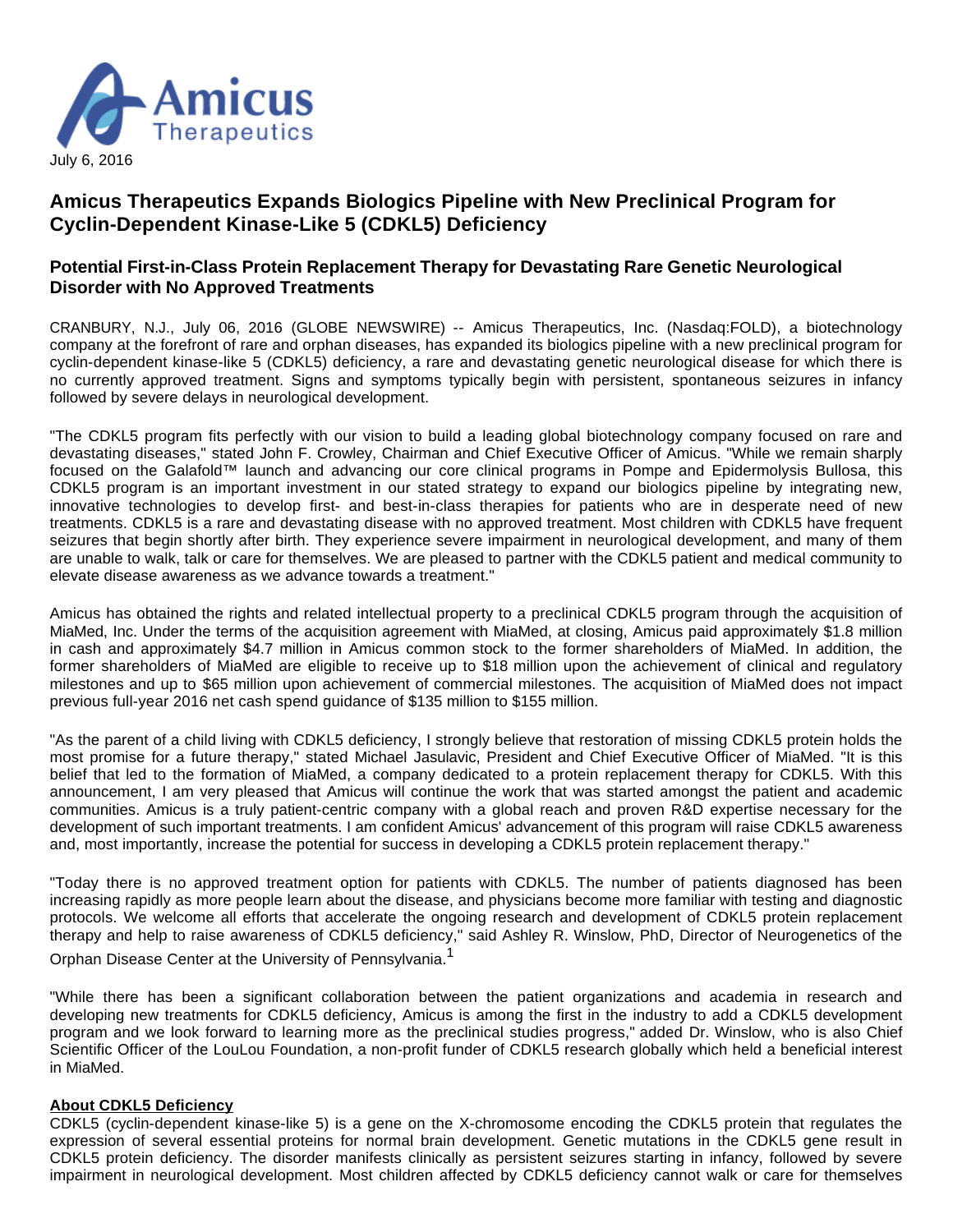and may also suffer from scoliosis, visual impairment, sensory issues, and gastrointestinal complications. CDKL5 mutations have been found in children diagnosed with cerebral palsy, infantile epilepsies, and autism, among other conditions, and the disorder was previously classified as atypical Rett Syndrome, an early seizure variant of Rett Syndrome. There are more than 1,200 documented cases of CDKL5 deficiency worldwide, with the number of identified patients increasing as genetic testing for the disorder becomes more common. For more information, and for a list of CDKL5 deficiency resources and foundations, please visit the Patient Advocacy section of the Amicus Therapeutics corporate website at [http://www.amicusrx.com/patient\\_advocacy.php](https://www.globenewswire.com/Tracker?data=4SR7K4q8U5ntipKtogQS9bLz6vyD84q2iHZ4Xtn8lRGnetWMtdDq-HDJTWhp4LyN3kuR450pHoS7xysZaOvFegr8-DUgdi4EF12PSFagPoOOIRDx7Hq_eH6UrZQtxZZQPIPaIYD6CUlBPS-XjXjPgw==).

### **About Amicus Therapeutics**

Amicus Therapeutics, Inc. (Nasdaq:FOLD) is a biotechnology company at the forefront of therapies for rare and orphan diseases. The Company has a robust pipeline of advanced therapies for a broad range of human genetic diseases. Amicus' lead programs in development include the small molecule pharmacological chaperone [migalastat](https://www.globenewswire.com/Tracker?data=Bx52Q7gFj0JCjfWR2YNT19pyshCU-zCRZb3mlTxQWB9d9iVRUTzIXQ0uqBumTuQBXk7RxetWCcNubhiC2MLryoCyx9JfJpDPxCcmAHqDZ98=) as a monotherapy for Fabry disease, [SD-101](https://www.globenewswire.com/Tracker?data=VC-IvWub_p7WlmFwtrfOFNCLYTlPc6EmJZBF-ne1uJNJ8JhmJnNPYD36k1rrra0f3716cECTd2o0pEiUfYDUKFhnXTB6q-LJZL2lntpasfU=) for Epidermolysis Bullosa (EB), as well as novel enzyme replacement therapy (ERT) and biologic products for Fabry disease, Pompe disease, and other rare and devastating diseases.

 $1$ Ashley Winslow, PhD, is an employee of the University of Pennsylvania and has no financial conflict of interest with MiaMed or Amicus. She does not receive any financial compensation from the LouLou Foundation although part of her salary is covered from a grant from LouLou Foundation to Penn.

#### **Forward-Looking Statements**

This press release contains "forward-looking statements" within the meaning of the Private Securities Litigation Reform Act of 1995 relating to preclinical and clinical development of our product candidates and related programs, including the preclinical CDKL5 program, the timing and reporting of results from preclinical studies and clinical trials, the prospects and timing of the potential regulatory approval of our product candidates, commercialization plans, financing plans, and the projected cash position for the Company. Words such as, but not limited to, "believe," "expect," "anticipate," "estimate," "intend," "potential," "plan," "likely," "may," "will," "would," "should" and "could," and similar expressions or words identify forward-looking statements. Such forward-looking statements are based upon current expectations that involve risks, changes in circumstances, assumptions and uncertainties. The inclusion of forward-looking statements should not be regarded as a representation by us that any of our plans will be achieved. Any or all of the forward-looking statements in this press release may turn out to be wrong and can be affected by inaccurate assumptions we might make or by known or unknown risks and uncertainties. For example, with respect to statements regarding the expected benefits of the MiaMed acquisition and the anticipated impact on our business, the future prospects of the CDKL5 program, the goals, progress, timing, and outcomes of discussions with regulatory authorities, and in particular the potential goals, progress, timing, and results of preclinical studies and clinical trials, actual results may differ materially from those set forth in this release due to the risks and uncertainties inherent in our business, including, without limitation: the possibility that the expected benefits of the MiaMed acquisition may not be fully realized or may take longer to realize than expected; the possibility that we may not be able to timely and successfully develop, gain regulatory approval for or commercialize a CDKL5 protein replacement therapy; the potential that results of clinical or preclinical studies indicate that the product candidates are unsafe or ineffective; the potential that it may be difficult to enroll patients in our clinical trials; the potential that regulatory authorities, including the FDA and EMA, may not grant or may delay approval for our product candidates; the potential that we may not be successful in commercializing our product candidates if and when approved; the potential that preclinical and clinical studies could be delayed because we identify serious side effects or other safety issues; and the potential that we will need additional funding to complete all of our studies. Further, the results of earlier preclinical studies and/or clinical trials may not be predictive of future results. With respect to statements regarding projections of the Company's cash position, including the impact of the completion of the MiaMed acquisition on our business, actual results may differ based on market factors and the Company's ability to execute its operational and budget plans. In addition, all forward-looking statements are subject to other risks detailed in our Annual Report on Form 10-K for the year ended December 31, 2015, our Quarterly Report on Form 10-Q for the quarter ended March 31, 2016, and our other periodic reports filed with the Securities and Exchange Commission. You are cautioned not to place undue reliance on these forward-looking statements, which speak only as of the date hereof. All forward-looking statements are qualified in their entirety by this cautionary statement, and we undertake no obligation to revise or update this news release to reflect events or circumstances after the date hereof.

#### FOLD-G

CONTACTS:

Investors/Media:

Amicus Therapeutics

Sara Pellegrino